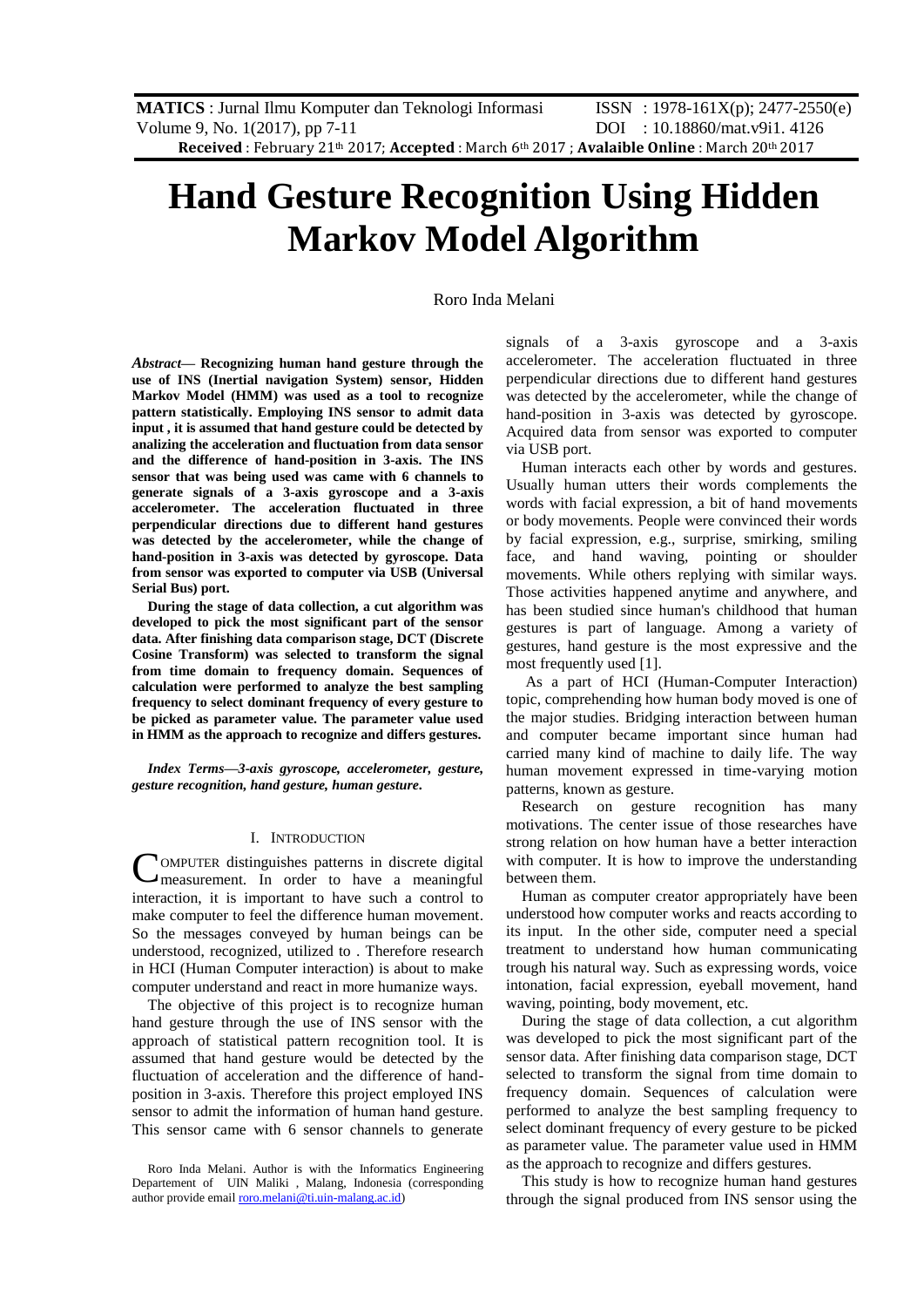implementation of HMM as statistical pattern tool. In order to perform the recognition, therefore the works consist of : (1) Acquiring data input from INS sensor, (2) defining threshold, (3) signal processing (e.g., cutting the signal, restoring the most significant part, comparing the plot, state definition) , and (4) data training and hand gestures recognition.

Contribution of this is to help present the experimental results of hand gesture recognition with approaches of HMM. Further development can be directed to the need for closer relationship between human and computer through a human natural movement, especially hand gestures. This recognition can be applied to games, inputing commands trough hand movement, screening of hand movement for hand fracture patients, screening for anomalies of human body movement and other concerned purposes.

# II. BACKGROUND

## *A. Definition of Gesture and Gesture Recognition*

The definition of gesture articulated by Kurtenbach and Hulteen (1990): "A gesture is a motion of the body that contains information. Waving goodbye is a gesture. Pressing a key on a keyboard is not a gesture because the motion of a finger on its way to hitting a key is neither observed nor significant. All that matters is which key was pressed"[2].

## *B. INS Sensor*

Until recently the weight and size of inertial sensors has prohibited their use in domains such as human motion capture. Recent improvements in the performance of small and lightweight micro-machined electromechanical systems (MEMS) inertial sensors have made the application of inertial techniques to such problems possible. This has resulted in an increased interest in the topic of inertial navigation [3].

# *C. Discrete Cosine Transform (DCT)*

A discrete cosine transform (DCT) expresses a sequence of finitely many data points in terms of a sum of cosine functions oscillating at different frequencies. DCTs are important to numerous applications in science and engineering, from lossy compression of audio (e.g. MP3) and images (e.g. JPEG) (where small highfrequency components can be discarded), to spectral methods for the numerical solution of partial differential equations. The use of cosine rather than sine functions is critical in these applications: for compression, it turns out that cosine functions are much more efficient (as described below, fewer are needed to approximate a typical signal), whereas for differential equations the cosines express a particular choice of boundary conditions.

In particular, a DCT is a Fourier-related transform similar to the Discrete Fourier transform (DFT), but using only real numbers. DCTs are equivalent to DFTs of roughly twice the length, operating on real data with even symmetry (since the Fourier transform of a real and even function is real and even), where in some

variants the input and/or output data are shifted by half a sample. There are eight standard DCT variants, of which four are common.

The most common variant of discrete cosine transform is the type-II DCT, which is often called simply "the DCT"; its inverse, the type-III DCT, is correspondingly often called simply "the inverse DCT" or "the IDCT". Two related transforms are the discrete sine transform (DST), which is equivalent to a DFT of real and odd functions, and the modified discrete cosine transform (MDCT), which is based on a DCT of overlapping data

### III. CONCEPT DESIGN

The gesture used in this project came from 7 hand gestures which were: up, down, right, left, circle, tick and cross. Generally all of them were representing the basic gesture how human moving their palm. But especially for tick and cross, they could seen as combination gesture. For the rest of the report those gestures would written in bold font format, such as : up, down, right, left, circle , tick and cross. Those gestures should be done by a human holding the INS sensor in a specific way as shown in Figure 1.



Fig. 1 Performing 7 hand gestures

The basic input-process-output was shown as in the Figure 2 below.



Fig. 2 Research Basic Input Process Output

IV. EXPERIMENTS

## *A. Data Acquisition*

In the process of data acquisition every one type of hand gesture need to be performed 10 times. Every measurement took 10 seconds. A person who performed the hand gesture need to holds the INS sensor in a specific way because INS sensor works in axis system.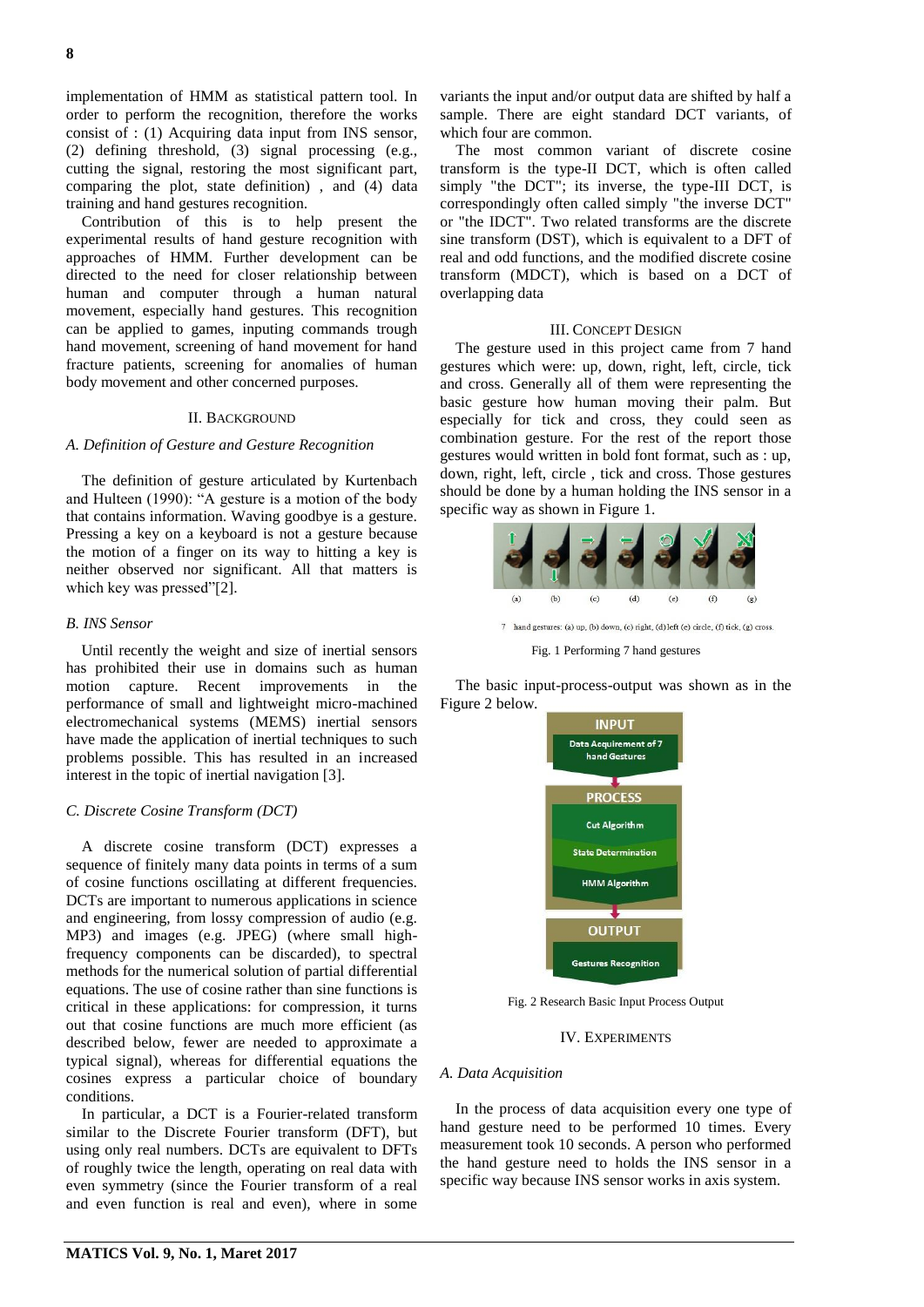# *B. Sensor Holding Adjustment*

To carry on hand gesture measurement, user need to perform specific way to hold the INS sensor. It became important thing how the user holds the sensor because INS sensor measured the gesture based on axis system, as shown in figure 3.



Fig. 3 Sensor Holding on Axis System

## *C. Data of 7 Hand Gestures from User*

Every measurement of each hand gestures generated 70 files. Each of this file has a form in a 1000 x 7 matrix. All of one gesture measurement data gathered in that matrix. The explanation of a 1000 x 7 sized was that INS sensor employed in this project would generated 7 signals. Three signals came from accelerometer, three signals came from gyroscope and one signal of flag. One signal of flag always show same value which was=255.

Only 6 signals would be calculated and processed further in this project. The 1000 row of data represents 1000 points in the time where it was measured. There were 1000 points of measurement during 10 seconds of data acquisition

### *D. Gesture Cut Algorithm*

The purpose of cut algorithm is to obtain the most significant part of the whole signal. During 10 seconds of measurement step, the whole signal did not representing the all significant part. Only a small part is significant. The reason of this is because when the gesture produced by the user it wasn't spend the whole 10 seconds. Therefore, it is very important to cut signal to obtain more accurate calculation.

The basic idea of cutting signal in the project was quite simple as to cut the signal where about the most significant part happen. It was assumed that its first change starts from the time=0 is the start point. Whereas the stop point was assumed as the time when the signal start to have its first change starts from opposite direction, time=100. By storing the start point and stop point, the cut signal generated by plot it only from start point until stop point.

#### *E. Cut Threshold Value*

Finding the best value of threshold that suited for every signal of gesture explained in this section. During the calculation of this step presumed first threshold value was 20000.

Next value provided were: 285, 320, 385 and 420 as the values that will be next to try. Every trial of a threshold value should be plotted and recorded for later comparison with results from other value. This process needs to be done by comparing the same gesture and also between different gestures. This process is constantly repeated and compared to obtain a graph that comes closest to natural vision of the human eyes which indicates that the only significant signal who just happens from the cutting process.

From all 4 values tested on those experiment, 285 showed its beneficial of perform the best cut in a way of how a user thought. But the threshold value= 285 did not suitable for other signals.

## *F. Methods to Averaging Data.*

Two methods being used for the experiment to have the average from signal after it was transformed by DCT. Those two methods are absolute of average and average.

Absolute of average generates absolute value after averaging the data. While the methods of average left the data without absolution. The method 1 in this experiment refers to Absolute of average and method 2 is average without absolution.

TABLE 1. METHOD 1 APPLICATION OF GESTURE **UP** WITH REGION DIVISION 1-10 AND 11-20 FOR EVERY SIGNALS.

|         | <b>Accelerometer signals</b> |           |          |           |                |           | <b>Gyroscpe signals</b> |           |                |           |                |           |
|---------|------------------------------|-----------|----------|-----------|----------------|-----------|-------------------------|-----------|----------------|-----------|----------------|-----------|
|         | Ax                           |           | Ay       |           | A <sub>Z</sub> |           | Gx                      |           | Gy             |           | GZ             |           |
| Gesture | $1 - 10$                     | $11 - 20$ | $1 - 10$ | $11 - 20$ | $1 - 10$       | $11 - 20$ | $1 - 10$                | $11 - 20$ | $1 - 10$       | $11 - 20$ | $1 - 10$       | $11 - 20$ |
| up1     | 1.3157                       | 0.0797    | 0.4287   | 0.0944    | 4.7015         | 0.2016    | 50,4903                 |           | 4,1128 27,8476 |           | 1,8764 14,2513 | 2.0079    |
| UD2     | 0.3396                       | 0.0254    | 0.4459   | 0.1541    | 4.3285         |           | 0.1522 53.0870          | 0.4411    | 8.3082         |           | 0.6999 14.0617 | 0.3853    |
| up3     | 0.8626                       | 0.1998    | 0.3896   | 0.1014    | 4,7484         |           | 0.1635 37.8931          | 2,9896    | 29.9305        |           | 1,9597 17,1477 | 1.9874    |
| up4     | 0.5008                       | 0.0271    | 1.0588   | 0.0529    | 4.2229         |           | 0.0303 40.1126          |           | 1,7904 17,1995 |           | 0.9709 11.0684 | 0.9885    |
| UD5     | 0.8623                       | 0.0257    | 1.0459   | 0.0336    | 4,3867         |           | 0.0309 10.9694          | 0.8086    | 4.8144         | 1.1253    | 1.9566         | 0.5710    |
| up6     | 0.6597                       | 0.0321    | 0.4722   | 0.0412    | 4,4199         |           | 0.0621 27,5580          | 1.9804    | 7.1687         |           | 0.4296 12.5976 | 0.9956    |
| up7     | 1.0478                       | 0.0746    | 0.8520   | 0.1376    | 4.6907         |           | 0.2102 52.1009          | 1.2205    | 79,0880        |           | 0.9163 14.8262 | 1.7486    |
| UD8     | 0.3171                       | 0.0925    | 1.3330   | 0.0440    | 4.3692         |           | 0.0536 22.6983          |           | 3,9981 16,7060 |           | 2,7439 12,9680 | 5.1729    |
| up9     | 0.8180                       | 0.0607    | 0.7256   | 0.0142    | 4,3188         |           | 0.0133 11.1756          | 1.9028    | 7.6170         | 2.3388    | 4.2056         | 1.2539    |
| up10    | 0.2294                       | 0.0811    | 0.3759   | 0.0476    | 4.6446         | 0.1925    | 71.3775                 | 3.0428    | 31,2030        |           | 1,1457 11,7770 | 0.8645    |

TABLE 2. METHOD 1 APPLICATION OF GESTURE **UP** WITH REGION DIVISION 1-5 AND 6-20 ONLY AT ACCELOROMETER SIGNALS.

|         | <b>Accelerometer signals</b> |               |         |               |         |                             | <b>Gyroscpe signals</b> |           |          |           |                |           |
|---------|------------------------------|---------------|---------|---------------|---------|-----------------------------|-------------------------|-----------|----------|-----------|----------------|-----------|
|         | Ax                           |               | Ay      |               | Az      |                             | Gx                      |           | Gy       |           | Gz             |           |
| Gesture | $1 - 5$                      | $6 - 20$      | $1 - 5$ | $6 - 20$      | $1 - 5$ | $6 - 20$                    | $1 - 10$                | $11 - 20$ | $1 - 10$ | $11 - 20$ | $1 - 10$       | $11 - 20$ |
| up1     | 2.5558                       | 0.0783        | 0.7224  |               |         | 0.1079 9.1742 0.2107        | 50,4903                 | 4.1128    | 27,8476  |           | 1,8764 14,2513 | 2.0079    |
| up2     | 0.6397                       | 0.0301        |         |               |         | 0.8243 0.1252 8.5970 0.1215 | 53.0870                 | 0.4411    | 8.3082   |           | 0.6999 14.0617 | 0.3853    |
| up3     | 1.5109                       | 0.2047        | 0.6773  |               |         | 0.1016 9.2541 0.1899        | 37.8931                 | 2.9896    | 29.9305  |           | 1,9597 17,1477 | 1.9874    |
| UD4     | 0.9636                       | 0.0307        |         |               |         | 2.0345 0.0629 8.4179 0.0295 | 40.1126                 | 1.7904    | 17.1995  |           | 0.9709 11.0684 | 0.9885    |
| up5     | 1.6888                       | 0.0291        |         |               |         | 2.0222 0.0456 8.7339 0.0337 | 10.9694                 | 0.8086    | 4.8144   | 1.1253    | 1.9566         | 0.5710    |
| up6     |                              | 1,2877 0.0320 |         |               |         | 0.8885 0.0461 8.7465 0.0725 | 27,5580                 | 1.9804    | 7.1687   |           | 0.4296 12.5976 | 0.9956    |
| UD7     | 1.9207                       | 0.1081        |         |               |         | 1.5816 0.1325 9.1315 0.2234 | 52.1009                 | 1.2205    | 79,0880  |           | 0.9163 14.8262 | 1.7486    |
| UD8     | 0.4345                       | 0.1282        |         |               |         | 2,5993 0.0516 8,6637 0.0606 | 22.6983                 | 3.9981    | 16,7060  |           | 2.7439 12.9680 | 5.1729    |
| up9     | 1.5223                       | 0.0784        |         |               |         | 1,4242 0,0184 8,6147 0,0165 | 11.1756                 | 1.9028    | 7.6170   | 2.3388    | 4.2056         | 1.2539    |
| up10    | 0.3938                       | 0.0757        | 0.6966  | 0.0501 9.1231 |         | 0.1837                      | 71.3775                 | 3.0428    | 31.2030  |           | 1.1457 11.7770 | 0.8645    |

Comparison between Table 1 and Table 2 gave the result that region division as shown in Table 2 promoted as better division. Therefore this division used in the experiment.

## *G. Combination of Two Methods*

The purpose of region division is to obtain the most significant value to process to the next stage. So selecting first region from **method 1** and **method 2** was performed to obtain the purpose. The example was taken from gesture Up showed by table 1 and table 2 in fig. 4,5 and 6.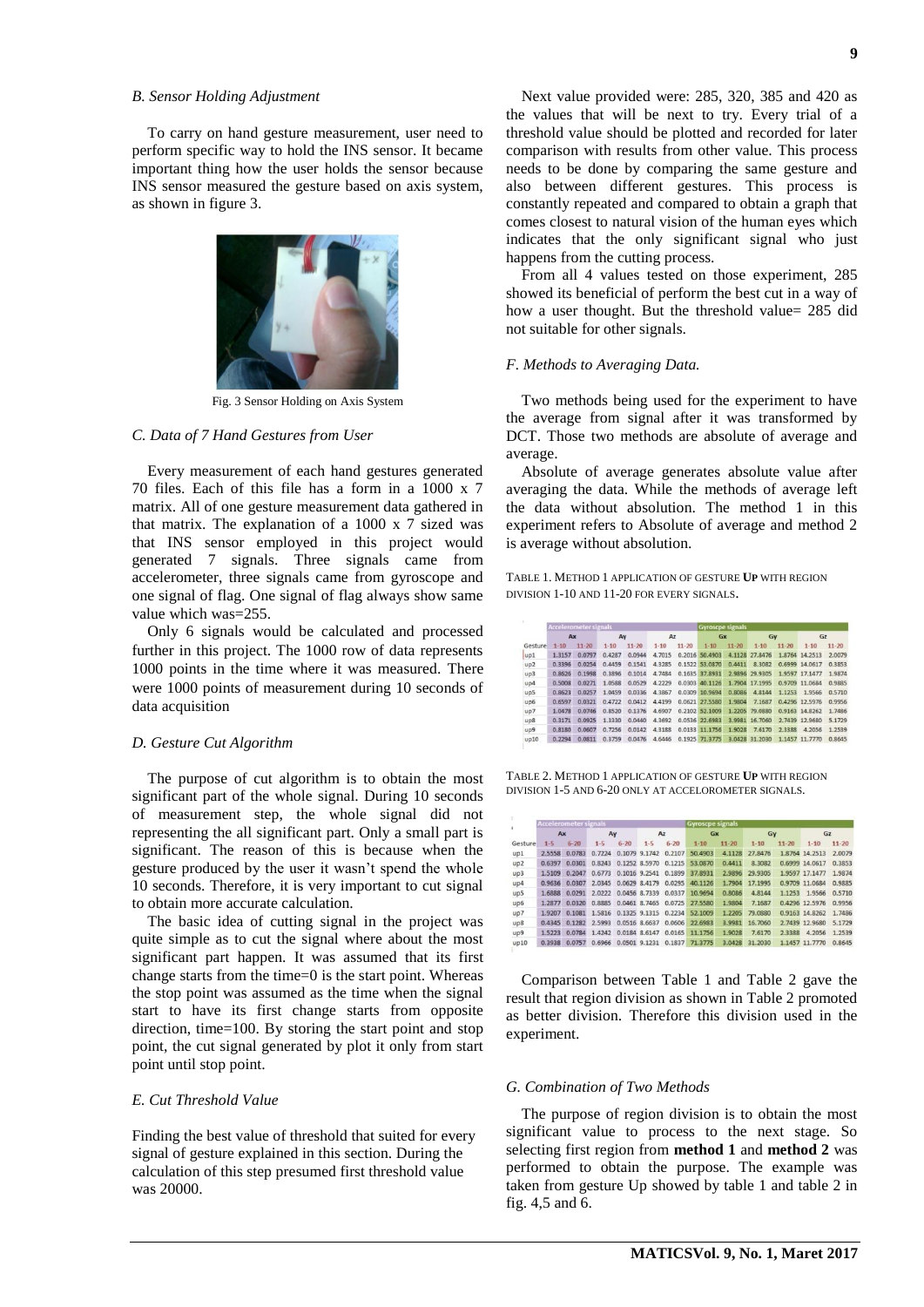

Fig. 5 Plot of method 2 gesture **Up**

The data picked only from first region. First region of method 1 in Figure 4 was characterized by the color of darker green, while the first region of method 2 in darker yellow as shown in Figure 5. So the combination of these two methods select only the first region of method 1 and the first region of method 2. The data combined in a new table and plotted as shown in the Figure 6.



# V. RESULT

There were 10 times of measurement of every gesture. To find the likelihood of a gesture, 10 times of comparison need to be done. So the total is 10 as shown in the last column of Table 3.

Here come the explanation. The comparison was done by comparing one gesture to another. For an example 10 measurement of gesture Down compared to the maximum value of gesture Up.

TABLE 3.RESULT OF GESTURES RECOGNITION

| Input         | Up           | <b>Down</b> | Left           | <b>Right</b> | <b>Circle</b>     | <b>Tick</b>    | <b>Cross</b>   | <b>Total</b> |
|---------------|--------------|-------------|----------------|--------------|-------------------|----------------|----------------|--------------|
| Up            | 10           | $\bf{0}$    | $\bf{0}$       | $\bf{0}$     | $\bf{0}$          | $\bf{0}$       | $\bf{0}$       | 10           |
| <b>Down</b>   | 1            | 6           | $\overline{2}$ | $\bf{0}$     | 1                 | $\bf{0}$       | $\bf{0}$       | 10           |
| Left          | $\theta$     | 1           | $\overline{7}$ | $\mathbf{1}$ | 1                 | $\mathbf{0}$   | $\bf{0}$       | 10           |
| <b>Right</b>  | $\bf{0}$     | $\bf{0}$    | 3              | 7            | $\bf{0}$          | $\bf{0}$       | $\bf{0}$       | 10           |
| <b>Circle</b> | $\bf{0}$     | $\bf{0}$    | $\overline{2}$ | $\bf{0}$     | $\overline{\tau}$ | $\bf{0}$       | 1              | 10           |
| <b>Tick</b>   | $\mathbf{1}$ | $\bf{0}$    | $\bf{0}$       | $\bf{0}$     | $\bf{0}$          | $\overline{9}$ | $\mathbf{0}$   | 10           |
| <b>Cross</b>  | $\bf{0}$     | 1           | $\overline{2}$ | 1            | 3                 | 1              | $\overline{2}$ | 10           |

The result in Table 3 indicates that among 10 gestures of Down : there was 1 gesture Down which were look alike with gesture Up, there were 6 gestures Down which were look alike with gesture Down itself, there were 2 gestures Down which were look alike with gesture Left, there was 1 gesture Down which were look alike with gesture Circle. Therefore the total number of comparison was always 10 times.

TABLE 4.CONCLUSION OF GESTURES RECOGNITION

| Input            | <b>Right</b>            | <b>Wrong</b>            |  |  |
|------------------|-------------------------|-------------------------|--|--|
| $U_{\mathbf{p}}$ | 10                      | $\bf{0}$                |  |  |
| Down             | $6\phantom{.0}$         | $\overline{\mathbf{4}}$ |  |  |
| ${\bf Left}$     | 7                       | 3                       |  |  |
| Right            | 7                       | 3                       |  |  |
| Circle           | $\tau$                  | 3                       |  |  |
| Tick             | 9                       | l                       |  |  |
| <b>Cross</b>     | $\overline{\mathbf{c}}$ | 8                       |  |  |

As be seen from table 4 there were confusion of recognizing between the gesture **Cross** from **Circle.**  This could happen if the gesture was performed in a mixed way as example in Figure 7, when gesture **Cross**  taken from right-up first with intersection with gesture **Circle.**



Fig 7. Mixture on Performing Gesture Cross

# ACKNOWLEDGMENT

The authors wish to acknowledge LP2M for funding the research by the LP3S regulation. And also to the Department of Informatics Engineering for the facilities in laboratory of Multimedia and Mobile Computation.

## **REFERENCES**

[1] Mohamed Alsheakhali, *Hand Gesture Recognition System*, Computer Engineering Department, The Islamic University of Gaza Gaza Strip , Palestine, 2011

[2] Kurtenbach, G. & Hulteen, E., *Gestures in Human-Computer Communications. In B. Laurel (Ed.) The Art of Human Computer Interface Design.* Addison-Wesley, 1990, 309-317.

[3] Oliver J. Woodman., *An introduction to inertial navigation, Technical Report*, Computer Laboratory, University of Cambridge, UK, 2007